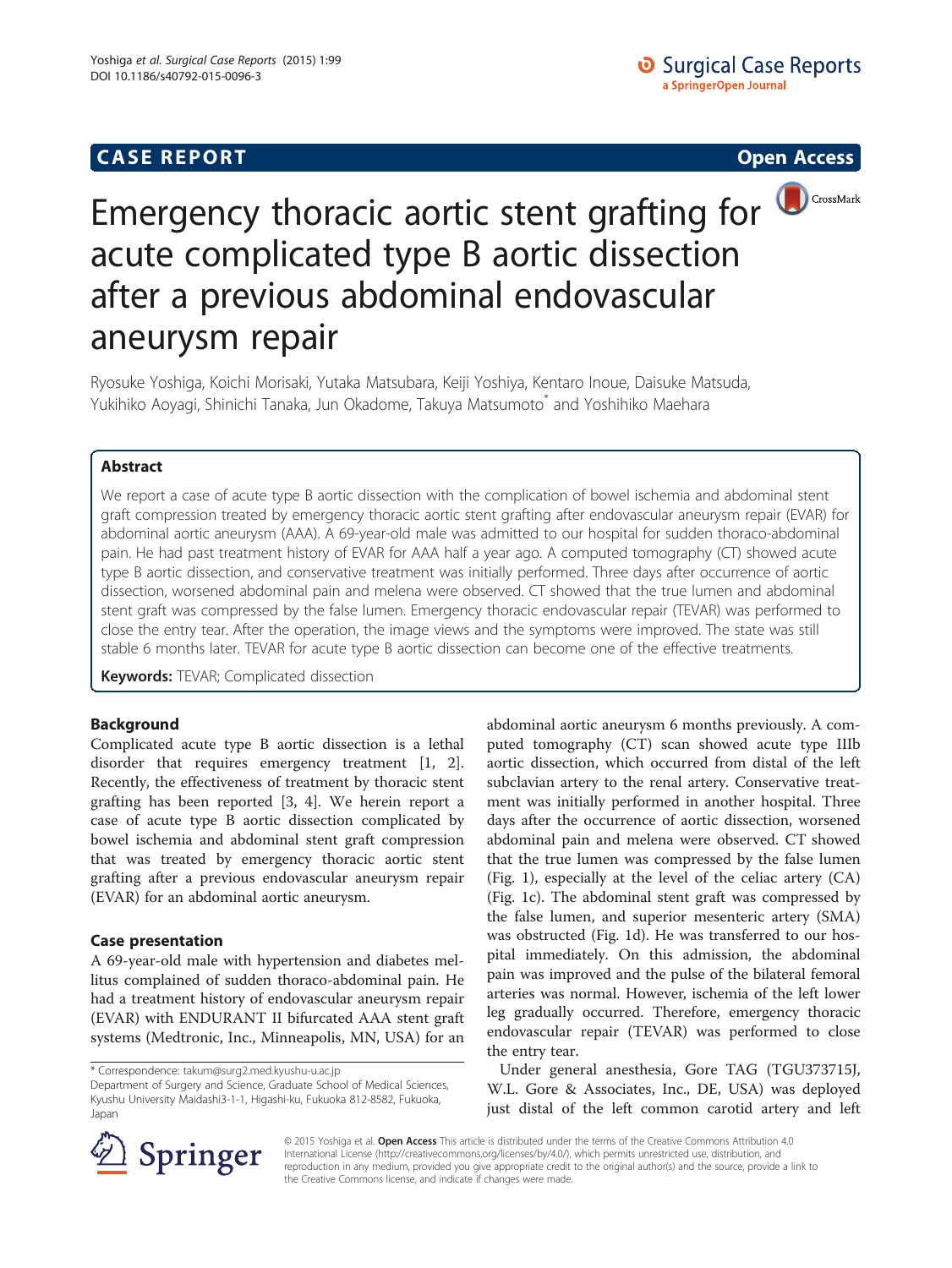<span id="page-1-0"></span>

subclavian artery was embolized with an AMPLATZER Vascular Plug (9-PLUG-016, ST. Jude Medical, MN, USA). The left leg of the abdominal stent graft, which was implanted previously, was occluded by thrombus due to compression by the false lumen. Additional stent graft (ENDURANT II, ETLW1624C124EJ, Medtronic, MN, USA) implantation into the left leg of the abdominal stent graft and deployment of E-LUMINEXX (ZVM14060, C.R. Bard, NJ, USA) and Epic (39200-10607, Boston Scientific, MA, USA) were performed.

The abdominal pain and ischemia of the left leg were improved following the emergency operation. Postoperative CT at 6 months later showed the false lumen was partially thrombosed without any dilatation of the false lumen (Fig. [2](#page-2-0)).

## Discussion

Complicated type B aortic dissection is a lethal disorder, which requires immediate endovascular or surgical treatment. The present case had acute type B aortic dissection with ischemia of the bowel and lower extremity after previous EVAR, and we treated it by thoracic stent graft to close entry and false lumen.

We experienced very rare case of complicated type B aortic dissection with the deformation of abdominal stent graft. It seemed that radial force of previous abdominal stent graft was lower than the pressure of false lumen. The true lumen was expanded and the blood flow of CA and SMA were improved by entry closure with thoracic stent graft (Gore TAG). However,

the blood flow of lower limb was not improved, and deformed previous abdominal stent graft was remained. Thus, additional implantations of abdominal stent graft and bare metal stents were consequently needed. Considering these situations, the pressure of false lumen would be too high, and bare metal stent may be necessary in case of persistent malperfusion after entry closure.

Recently, endovascular treatment has become more common, and several reports have shown the efficacy of TEVAR according to preferred operative mortality compared to open repair [\[2](#page-3-0), [3](#page-3-0)]. Fattori et al. demonstrated that the operative mortality and complication were 33.9 and 40 % in open surgery compared to 10.6 and 20 % in TEVAR [[4\]](#page-3-0), respectively. Another report showed that the 30-day mortality rate was 17.5 % in open repair and 10.2 % in TEVAR [\[5](#page-3-0)].

In the present case, CA, SMA, and lower leg malperfusion occurred due to compression of the true lumen by the false lumen. The patient had symptoms due to CA, SMA, and leg obstruction that needed prompt revascularization. Entry tear was detected distal of the left subclavian artery, so we thought stent graft could close entry to reduce false lumen. Several reports showed the efficacy of entry closure by a stent graft in cases of complicated type B aortic dissection [\[4](#page-3-0), [6](#page-3-0)]. Therefore, we thought the stent graft was appropriate treatment compared to open repair.

After TEVAR, the blood flow of CA and SMA was improved; however, ischemia of the left leg remained with compressed previous abdominal stent graft.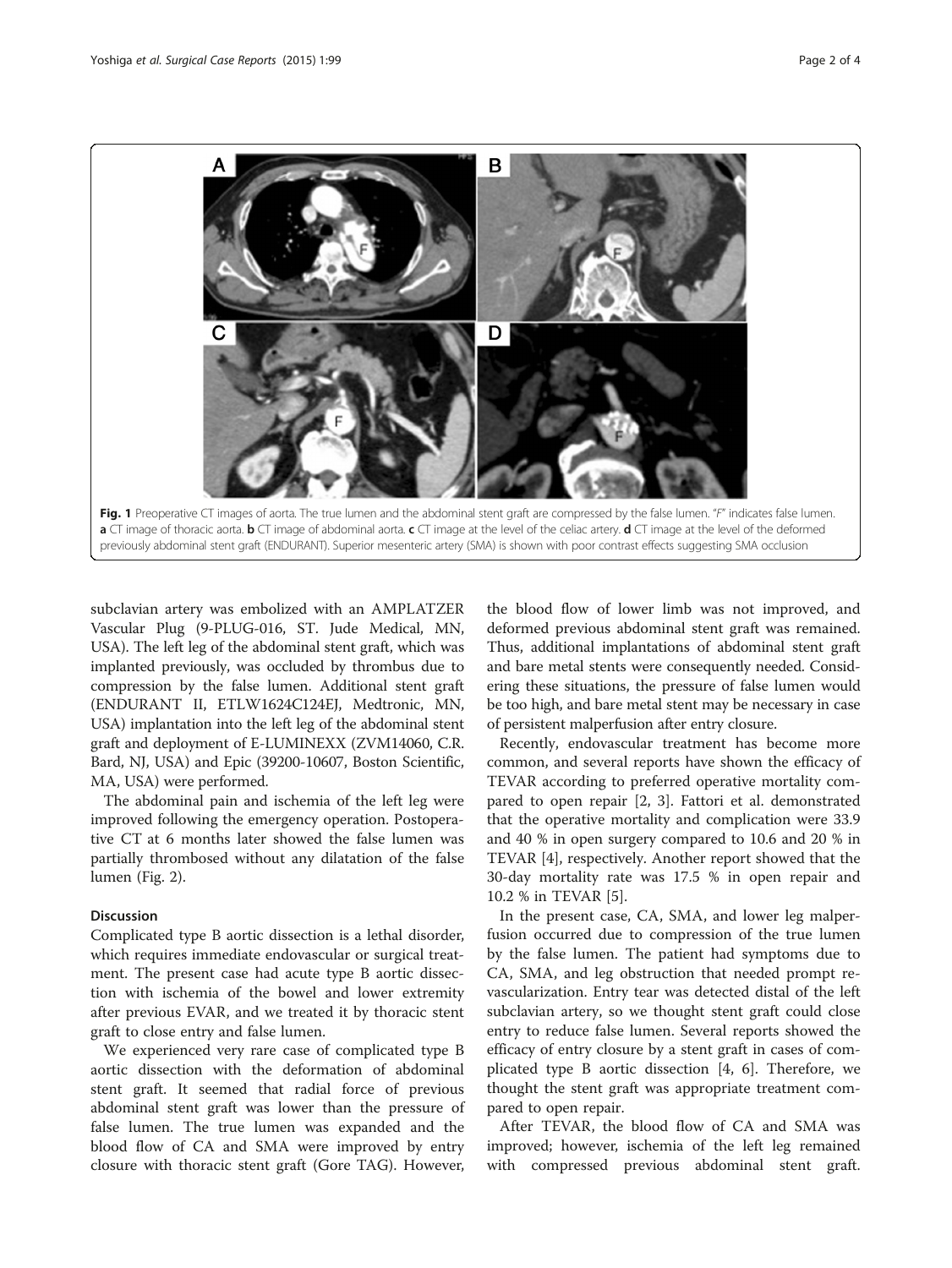<span id="page-2-0"></span>

Implantation of the left leg with the abdominal stent graft was unable to improve the blood flow of the left lower limb. To increase the radial force, self-expandable nitinol stents (E-LUMINEXX and Epic) were implanted into the left leg, which successfully improved the blood flow of the left lower limb. Considering compression of the abdominal stent graft by dissection, there may be cases in which entry closure is insufficient treatment for type B dissection with CA, SMA, and leg obstruction. On the other hand, physicians should be attentive to the enlargement of dissection by implantation of stents.

The patient's symptoms were improved after the operation, and postoperative CT showed good CA, SMA, and legs blood flow; however, the false lumen was patent without increase. Entry closure by a stent graft can be effective; however, the preventive benefit of an aneurysm rupture remains unclear. After treatment of TEVAR, approximately 25 % of the patients require reintervention due to endoleaks and increasing false lumens in size [\[7](#page-3-0)–[9\]](#page-3-0). Furthermore, a ruptured false lumen was found to be an independent risk factor for the long-term survival [[10](#page-3-0)]. Therefore, patients with a patent false lumen should be followed up carefully.

The percentage of thrombosed false lumen is approximately 31–79 % of previous reports [\[6](#page-3-0), [11, 12\]](#page-3-0). Regarding the thrombus formation of a false lumen after entry closure, within 6 months from the onset of dissection, the false lumen reduced in size [\[13, 14\]](#page-3-0). Therefore, the preferred treatment seems to be entry closure by a stent graft within 6 months compared to after 6 months from

the aortic dissection. However, the risk factor for a patent false lumen in acute complicated type B aortic dissection remains unclear.

Entry closure by TEVAR for complicated acute type B aortic dissection is thus considered to be effective; however, several problems can occur in cases which required reintervention. Further studies must be performed to determine the long-term outcomes and risk factors for reintervention.

### Conclusions

We experienced very rare case of complicated type B aortic dissection with the deformation of abdominal stent graft. Entry closure with thoracic stent grafting was an effective treatment for acute type B aortic dissection with celiac artery, superior mesenteric artery, and lower leg malperfusion. Careful follow-up is needed in the case of a patent false lumen.

## Consent

Written informed consent was obtained from the patient for publication of this case report and any accompanying images. A copy of the written consent is available for review by the Editor-in-Chief of this journal.

#### Abbreviations

AAA: abdominal aortic aneurysm; CA: celiac artery; CT: computed tomography; EVAR: endovascular aneurysm repair; SMA: superior mesenteric artery; TEVAR: thoracic endovascular repair.

#### Competing interests

The authors declare that they have no competing interests.